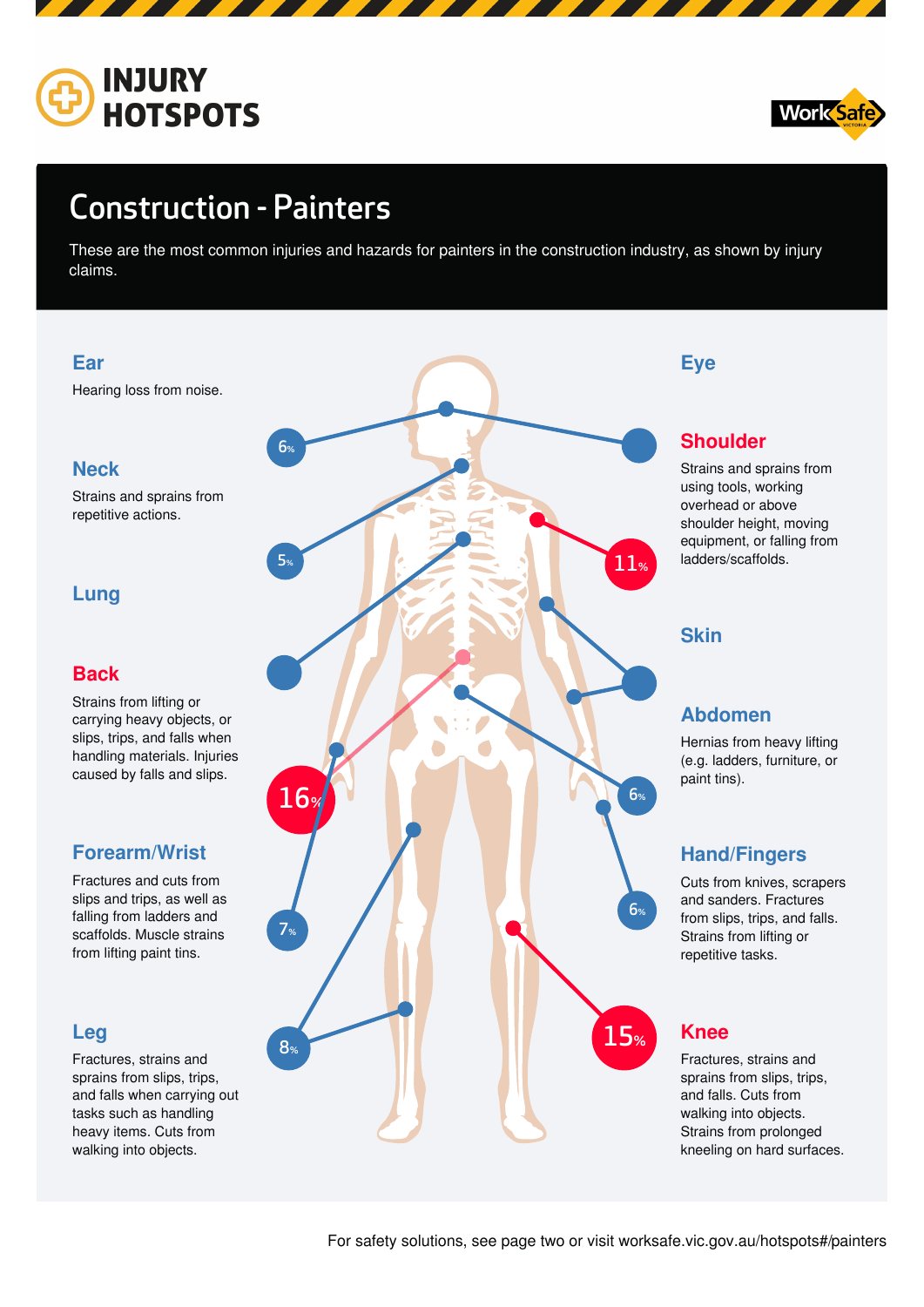



## Safety solutions

WorkSafe expects employers to have safety solutions in place to protect workers from injury and illness. Below are some common solutions known to reduce the risk of injury. Employers should work together with their employees to determine the most effective solutions for their workplace.

## Hotspots | Solution

### **Exposure to chemicals**

### **Lifting, pushing and handling materials**

| <b>Skin</b><br>Lung | • Treat all chemicals as potentially dangerous to health, unless material safety data sheet (MSDS) states<br>otherwise.                                                                 |
|---------------------|-----------------------------------------------------------------------------------------------------------------------------------------------------------------------------------------|
| Eye                 | • Check paint is not lead-based before sanding or removing it.                                                                                                                          |
|                     | • Provide appropriate breathing protection if lead-based paint.                                                                                                                         |
|                     | • Select paints that have low toxicity (e.g. water based paints).                                                                                                                       |
|                     | • Ensure work areas are well ventilated.                                                                                                                                                |
|                     | • Store and dispose of paints, thinners and solvents appropriately (refer to MSDS for further information).                                                                             |
|                     | • Provide appropriate personal protective clothing and equipment (e.g. long sleeved shirts, pants, disposable<br>coveralls, respirators, gloves, eye protection) and ensure it is worn. |

| <b>Back</b><br>Forearm/Wrist<br>Hand/Fingers<br>Abdomen | • Arrange for paint tins and supplies to be delivered as close as possible to the work location.<br>• Use wheelers or trolleys to move large paint tins, or decant paint into smaller containers. Avoid carrying paint<br>tins larger than 10 litres.<br>• Use tools with extension handles (e.g. long-handled paint rollers).<br>• Position paint tins or trays near workers and at waist height (e.g. place tins on a stand).                                                                                                                                                                                                                                                                                                                                                            |
|---------------------------------------------------------|--------------------------------------------------------------------------------------------------------------------------------------------------------------------------------------------------------------------------------------------------------------------------------------------------------------------------------------------------------------------------------------------------------------------------------------------------------------------------------------------------------------------------------------------------------------------------------------------------------------------------------------------------------------------------------------------------------------------------------------------------------------------------------------------|
| <b>Noise</b>                                            |                                                                                                                                                                                                                                                                                                                                                                                                                                                                                                                                                                                                                                                                                                                                                                                            |
| Ear                                                     | • Ensure employees are not exposed to noise that exceeds the exposure standard.<br>• Arrange for a noise assessment if employees are exposed to excessive noise (e.g. workers have to raise their<br>voices to communicate over a distance of one metre) and there is uncertainty as to whether employees<br>exposure may have exceeded the noise exposure standard.<br>• Eliminate or minimise the source of noise (e.g. enclose or isolate noisy machinery, reduce vibration, use<br>barriers to absorb and screens to block the direct path of sound, use silencers on air exhausts, exhaust<br>pneumatics out of the area, buy the quietest tools/machinery available).<br>• Place warning signs in areas of excessive and continual noise (e.g. where employees exposure is likely to |

- exceed the exposure standard).
- Warn other workers nearby that you will be undertaking noisy work and advise them to move away or wear hearing protection.
- Provide hearing equipment and ensure it is worn at all times, and provide employees with audiometric testing. Employers should provide a choice of different types of hearing protection appropriate to the noise level in the workplace.